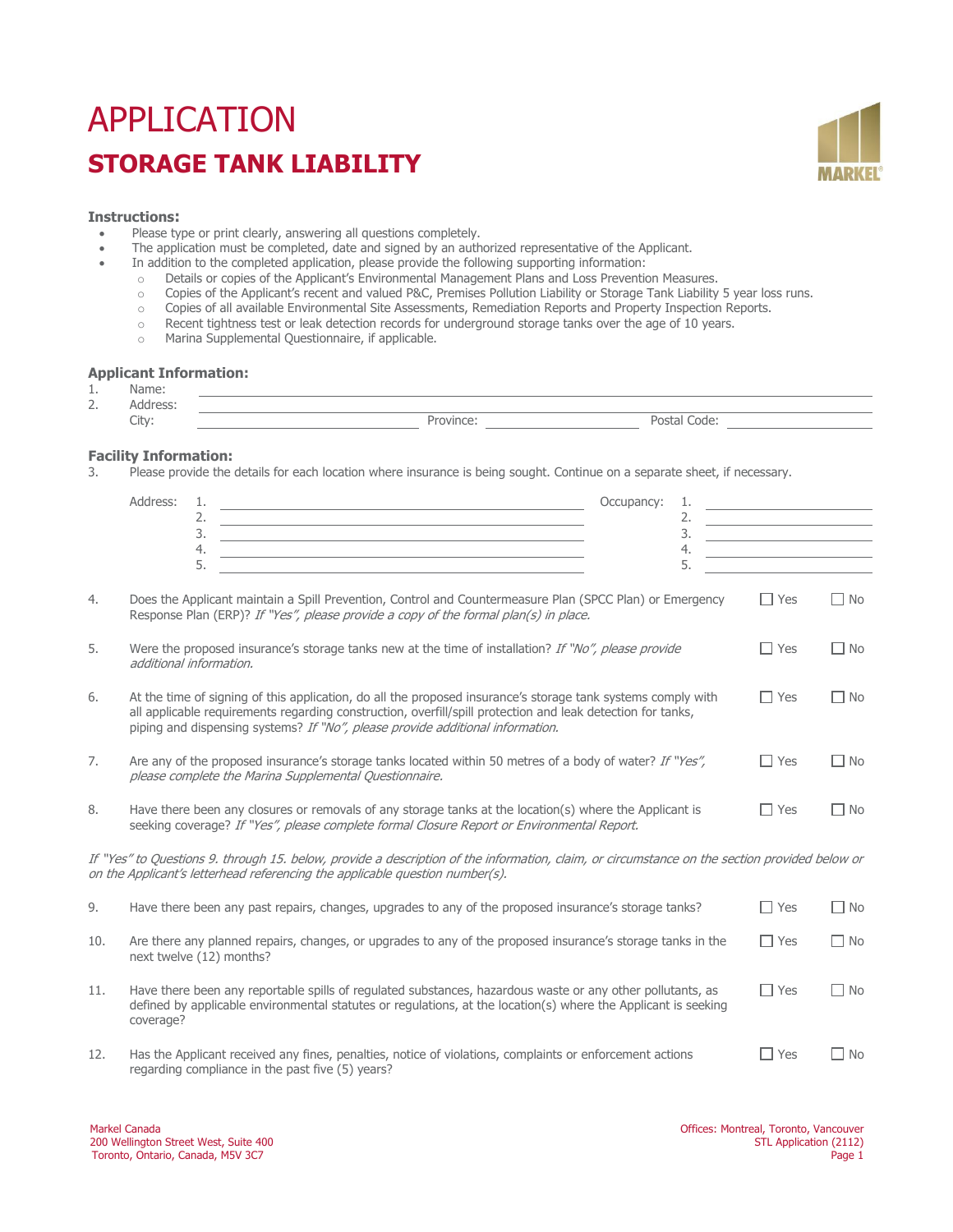| -13. | Has the Applicant ever had a claim or order issued against them for any cleanup or bodily injury or property<br>damage resulting from release of any pollutants from any owned or operated locations?       | $\Box$ Yes | l No |
|------|-------------------------------------------------------------------------------------------------------------------------------------------------------------------------------------------------------------|------------|------|
| 14.  | Is the Applicant aware of any facts or circumstances which could reasonably be expected to give rise or<br>result in a claim or order against them?                                                         | l Yes      | l No |
| 15.  | Does the Applicant currently have pollution liability insurance coverage for the proposed insurance's storage<br>tanks applied for on this application? If "Yes", please provide the following information: | $\Box$ Yes | l No |

|     | Insurer:                                                                                                                                             |                                                                                                  |                                            |
|-----|------------------------------------------------------------------------------------------------------------------------------------------------------|--------------------------------------------------------------------------------------------------|--------------------------------------------|
|     | Renewal Date:                                                                                                                                        |                                                                                                  |                                            |
|     | Limit of Liability:                                                                                                                                  |                                                                                                  |                                            |
|     | Deductible:                                                                                                                                          |                                                                                                  |                                            |
|     | Retroactive Date:                                                                                                                                    |                                                                                                  |                                            |
| 16. | Limits of Liability Requested:<br>$\Box$ \$1,000,000 / \$1,000,0000<br>$\Box$ \$4,000,000 / \$4,000,0000                                             | $\Box$ \$2,000,000 / \$2,000,0000<br>$\Box$ \$5,000,000 / \$5,000,0000                           | $\Box$ \$3,000,000 / \$3,000,0000<br>Other |
| 17. | Are cleanup costs requested for onsite, offsite or both?<br>$\Box$ Onsite Only                                                                       | $\Box$ Offsite Only                                                                              | <b>Both</b>                                |
| 18. | Are you requesting Gradual or Sudden & Accidental coverage?<br>$\Box$ Gradual                                                                        | □ Sudden & Accidental                                                                            |                                            |
|     | If requesting Sudden & Accidental, indicate requested time element:<br>$\Box$ 120 Hours Discovery & Reporting $\Box$ 240 Hours Discovery & Reporting |                                                                                                  | Other                                      |
| 19. | Deductible Requested:<br>$\Box$ \$5,000<br>$\Box$ \$10,000                                                                                           | $\Box$ \$15,000<br>$\Box$ \$25,000                                                               | $\frac{1}{2}$ \$50,000<br>Other            |
| 20. | Payable(s) to be added to this policy? If yes, please provide information below.                                                                     | Do you require any Additional Named Insured(s), Additional Insured(s), Mortgagee(s), and/or Loss | $\Box$ Yes<br>$\Box$ No                    |

| Name | Relationship |
|------|--------------|
|      |              |
|      |              |
|      |              |

**Comment Section:**

### **The undersigned hereby acknowledges the truth of the statements contained herein.**

I authorize you to collect, use and disclose personal information as permitted by law, in connection with your commercial insurance policy or a renewal, extension or variation thereof, for the purposes necessary to assess the risk, investigate and settle claims, and detect and prevent fraud, such as credit information, and claims history.

**For the purposes of the Insurance Companies Act (Canada), this document was issued in the course of Lloyd's Underwriters' insurance business in Canada.** 

**Signature of Applicant (authorized representative) Date**

**Name of Applicant (please print) Applicant's Title (please print) Applicant's Title** (please print)

Toronto, Ontario, Canada, M5V 3C7

Markel Canada Canada Offices: Montreal, Toronto, Vancouver<br>200 Wellington Street West, Suite 400 STL Application (2112) 200 Wellington Street West, Suite 400 STL Application (2112)<br>200 Toronto, Ontario, Canada, M5V 3C7 STL Application (2112)